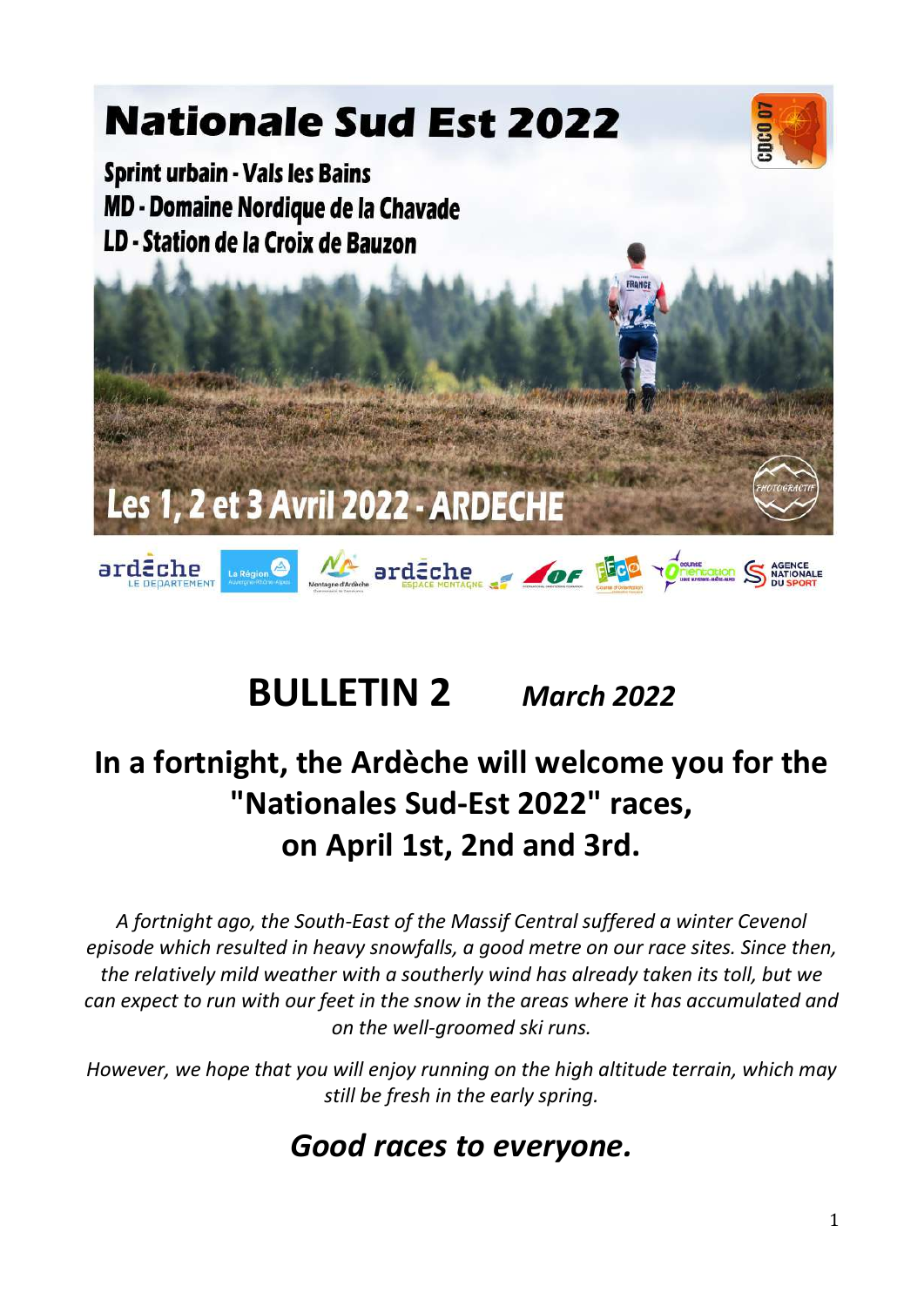# **Organizers**









### With the participation of the Ardèche clubs









### **Contacts**

| Committee website  | $\sim 10^{-1}$            | http://cdco07.fr                        |                                              |  |  |  |  |
|--------------------|---------------------------|-----------------------------------------|----------------------------------------------|--|--|--|--|
| Race direction     | $\mathbb{R}^{\mathbb{Z}}$ |                                         | Jocelyne Roupioz and Thomas Pardoen          |  |  |  |  |
| E-mail             | $\ddot{\phantom{a}}$      |                                         | nationaleSE2021@cdco07.fr                    |  |  |  |  |
| Phone              | ÷                         | +33 6 07 96 64 86                       |                                              |  |  |  |  |
| National delegate  | $\mathbb{R}^n$            | Tel: +33 6 28 51 66 14                  | Hervé Bodelet e-mail: hervebodelet@gmail.com |  |  |  |  |
| <b>IOF Advisor</b> |                           | Philippe Pogu<br>Tel: +33 6 12 94 14 12 | e-mail: p.pogu@free.fr                       |  |  |  |  |

### Program

| $\overline{op}$<br><b>Date</b>            | <b>Races</b><br>national and word rankings                              | <b>Open Races</b>                               | Map                                               |
|-------------------------------------------|-------------------------------------------------------------------------|-------------------------------------------------|---------------------------------------------------|
| Friday 1 <sup>st</sup> April<br>$5:00$ pm |                                                                         | <b>Urban Sprint</b><br>Scale: 1/4000-Equi: 2.5m | Vals les Bains<br>2022 update                     |
| Sat. 2 April<br>$1:00$ pm                 | Nationale MD CN & WRE<br>Scale: 1/10 000, 1/7 500<br>Equi: 5m           | <b>Middle Distance</b>                          | La Chavade 2021                                   |
| Sunday 3 April<br>$9:30$ am               | Nationale LD CN & WRE<br>Scale: 1/15 000, 1/10 000, 1/7 500<br>Equi: 5m | Long Distance                                   | La Croix de<br><b>Bauzon</b><br>2018, 2021 update |

## Training maps

CANCELLED for lack of demand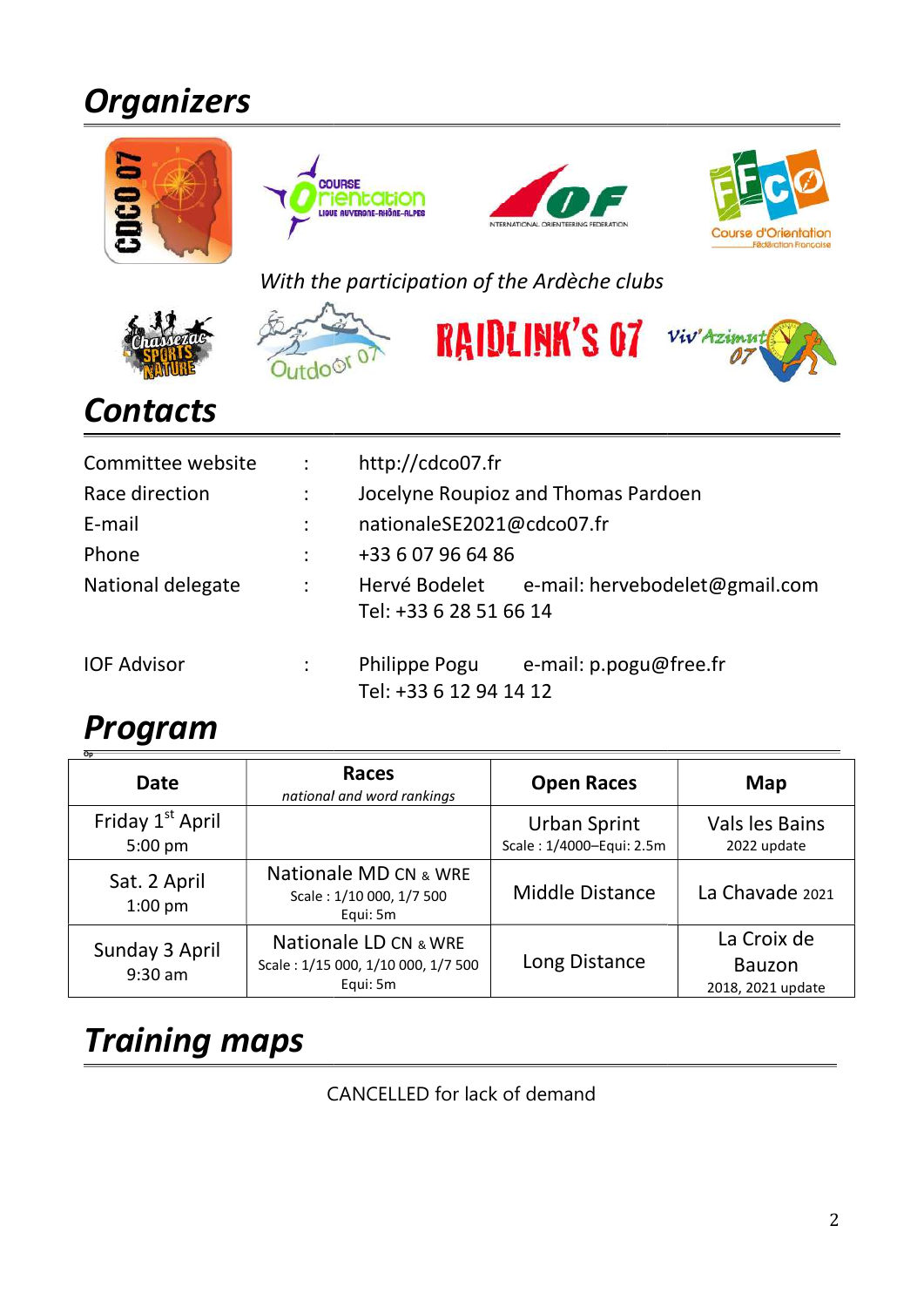### Location



### Access to race sites: only by road, no public transport

MD La Chavade-Bel Air: by RN 102 up to Col de La Chavade then D 239 LD La Croix de Bauzon : by RN 102 and D19 (Jaujac) from Aubenas Access to Aubenas possible by Bus from the train stations of Avignon, Valence or Montélimar.

### Accommodation

Tourist office Ardèche des Sources et Volcans :

https://www.ardechedessourcesetvolcans.com Tourist office Montagne d'Ardeche : https://www.montagnedardeche.com Tourist office Aubenas-Vals-Antraigues : https://www.aubenas-vals.com La Bastide de Jaujac: group accomodation, town hall of Jaujac : labastide@jaujac.fr

### Other informations

Foreign competitors shall enquire about the formalities requested to enter the French territory, in particular regarding the COVID 19 pandemy. Entry permits and Informations available on the website: htpps://www.diplomatie.gouv.fr/en/coming-to-france

#### Meteo and webcams on sites:

| La Chavade : | https://www.meteo60.fr/previsions-meteo-france-lanarce.html                                |
|--------------|--------------------------------------------------------------------------------------------|
|              | https://www.chavade.fr/FR/webcam.html                                                      |
|              | La Croix de Bauzon: https://www.meteo60.fr/previsions-meteo-france-loubaresse-ardeche.html |
|              | https://www.croixdebauzon.com/FR/webcam-bauzon.html                                        |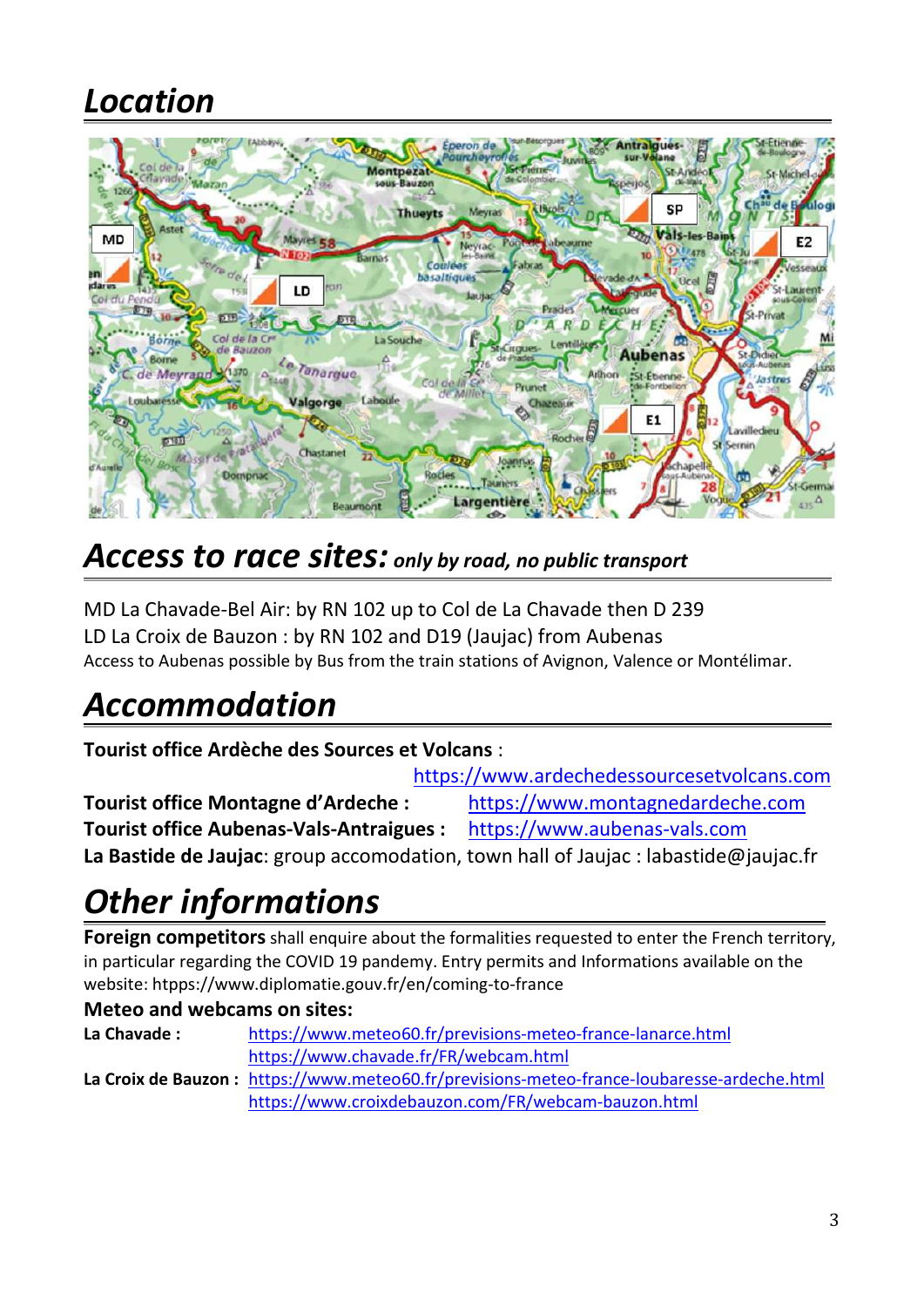## Urban Sprint - Vals les Bains -

Map Vals Urbain, 1/4000, equidistance : 2,5 m, Cartographer: Toma Pardoen, updated January 2022, Terrain type : small spa town in the Cevennes Tracer: Alain Brunerie, Controller: Olivier Coupat GEC : Isabelle Néel

#### Coordinates park 2, compulsory for motorhomes: https://goo.gl/maps/HmhVMkh1DaEM9tgC8

Possibility of parking, cars only, near the reception Opening hours :

Reception: from 4pm, entrance to the Casino de Vals Departures: 5pm to 7pm Closing of the circuits: 8pm

#### Distances :

car park - reception: from 0 to 450 m reception-departure: 500 m finish - welcome: 150 m

Timing: SIAC and standard

#### Information on the terrain :

Exceptional passage permissions are granted for the race, please respect the sites and leave only a positive image of our activity. Thank you.

#### Circuits:

| <b>Circuits</b>               | <b>Distance</b> | D+              |
|-------------------------------|-----------------|-----------------|
| <b>Junior Men Selection</b>   | $3,1$ km        | 75 m            |
| <b>Junior Women Selection</b> | 2,6 km          | 30 m            |
| Orange                        | 3,1 km          | 75 m            |
| Yellow                        | 2,6 km          | 30 m            |
| Green                         | 1,5 km          | 10 <sub>m</sub> |

#### Toilets at the reception

No award ceremony

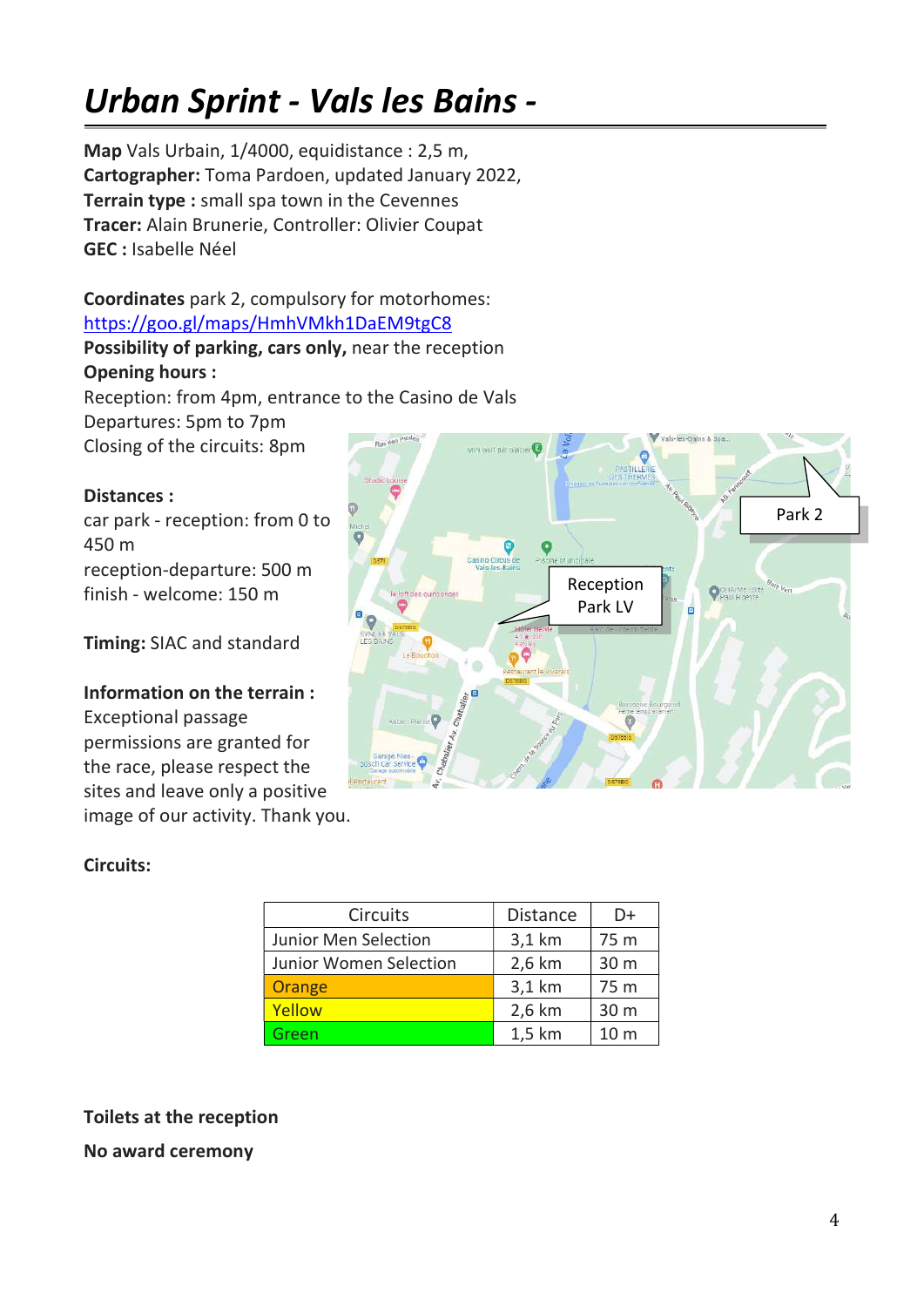# Information valid for CN/WRE races

| Organisation:     | CDCO 07                          |                 |  |  |  |
|-------------------|----------------------------------|-----------------|--|--|--|
| Race directors:   | Thomas Pardoen, Jocelyne Roupioz |                 |  |  |  |
| Federal delegate: | Hervé Bodelet                    |                 |  |  |  |
| Referee :         | Laurent Astrade                  |                 |  |  |  |
| GEC:              | Robert Marique                   |                 |  |  |  |
| IOF delegate:     | Philippe Pogu                    |                 |  |  |  |
| Live results:     | on the Helga,                    | QR code website |  |  |  |

Deadlines and place for complaints: 30mn after the official publication of the results on the internet, at the reception on form.

## Nationale Sud-Est MD - La Chavade -

Map : Serre de Montgros, Scale : 1/10000 and 1/7500, Equidistance : 5 m Cartographer: Corentin Roux, Surveys: April 2021 Terrain type: High altitude forest, beech and coniferous trees and alpine plateau area. Tracer: David Lesquer, Circuits controller: Valentin Chareyre

Field information: Forestry works have impacted the western area of the map before winter. Branches are still on the ground and not all logging tracks are shown.

Start lists on the race site: http://nse2022.cdco07.fr/index.php

Access to the race site: https://goo.gl/maps/bW1KCuFV5RiPWbJPA Timetable:

Welcome: from 11am, Starts: from 1pm, Closing of the circuits: 1h30 after the last start, Awards ceremony: at the end of the race.

#### Distances:

parking area: 0 to 300m, welcome-start 1: 1200m, welcome-start 2: 750m, arrival-home: on site

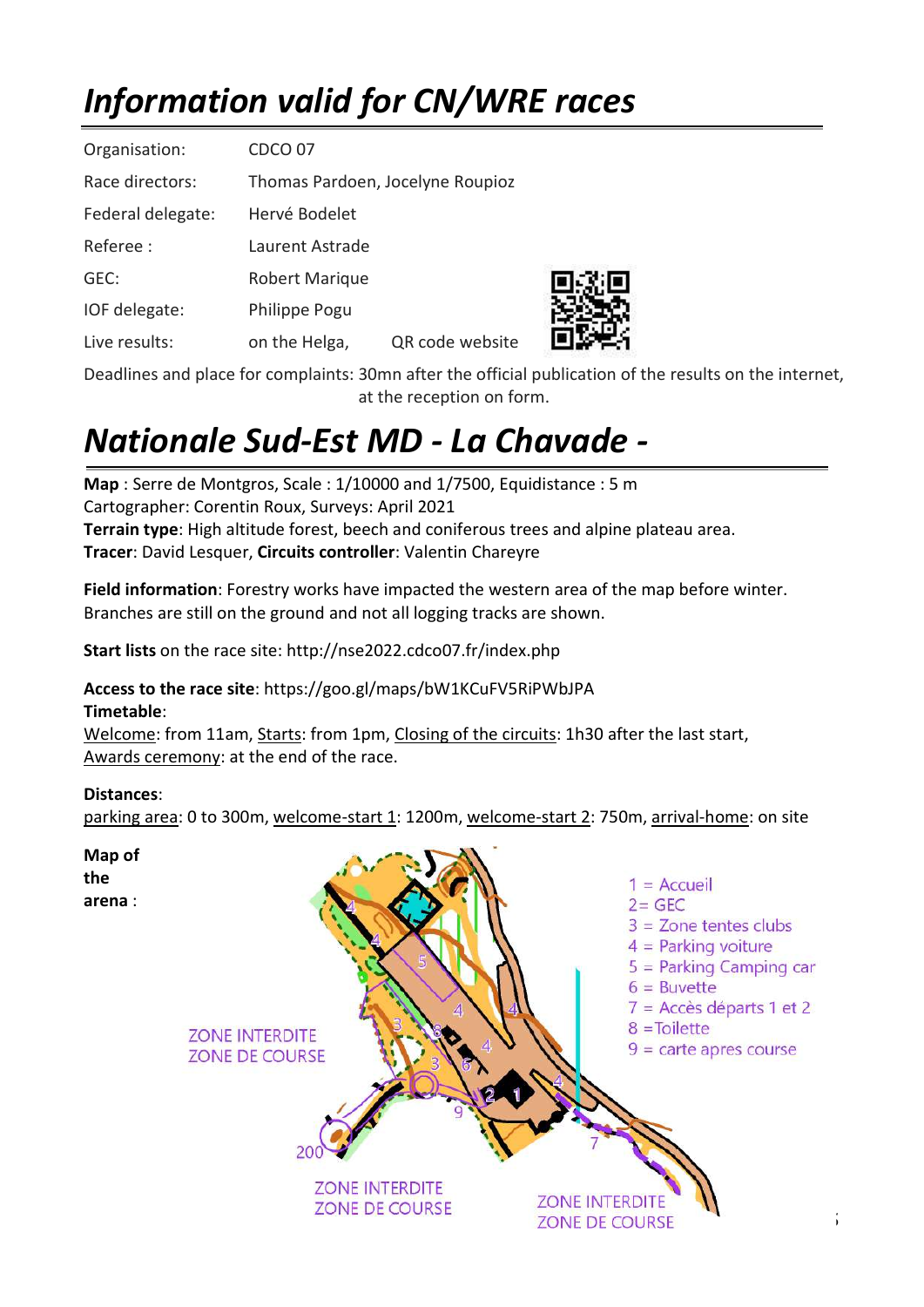| Catégorie                 | Circuits      | Distance | $D+$ | Nbr de<br>postes | Echelle |  |
|---------------------------|---------------|----------|------|------------------|---------|--|
| H21                       | Α             | 5,6 km   | 250m | 19               | 1/10000 |  |
| D21                       | B             | 4,8 km   | 175m | 18               | 1/10000 |  |
| H <sub>20</sub>           |               | 5,5 km   |      |                  |         |  |
| <b>H35</b>                | C             |          | 220m | 18               | 1/10000 |  |
| <b>H20 Sélection</b>      | Cbis          | 4,9 km   | 195m | 17               | 1/10000 |  |
| D <sub>20</sub>           |               | 4,4 km   | 195m | 15               | 1/10000 |  |
| D35                       | D             |          |      |                  |         |  |
| D <sub>20</sub> Sélection | Dbis          | 3,9km    | 165m | 14               | 1/10000 |  |
| H <sub>18</sub>           | E.            | 4,9 km   | 220m | 22               |         |  |
| H40                       |               |          |      |                  | 1/10000 |  |
| D <sub>18</sub>           | F             | 4,4 km   | 175m |                  |         |  |
| D40                       |               |          |      | 17               | 1/10000 |  |
| <b>H45</b>                |               |          |      |                  |         |  |
| <b>H50</b>                | G             | 4,7 km   | 180m | 18               | 1/10000 |  |
| <b>H55</b>                | н.            |          | 140m | 14               | 1/10000 |  |
| <b>H60</b>                |               | 3,3 km   |      |                  |         |  |
| <b>H65</b>                | $\frac{1}{2}$ |          | 120m | 12               | 1/7500  |  |
| H70, H75 et H80et+        |               | 2,8 km   |      |                  |         |  |
| D45                       |               | 3,1 km   | 120m | 10               | 1/10000 |  |
| <b>D50</b>                | J             |          |      |                  |         |  |
| <b>D55</b>                |               | 2,6 km   | 120m | 10               |         |  |
| D60                       | κ             |          |      |                  | 1/7500  |  |
| D65                       |               |          |      |                  |         |  |
| D70, D75 et D80et+        | L             | 2,1 km   | 65m  | 12               | 1/7500  |  |
| H <sub>16</sub>           | М             | 3,9 km   | 135m | 21               | 1/10000 |  |
| D <sub>16</sub>           | M bis         | 3,1 km   | 115m | 17               | 1/10000 |  |
| H14                       | и             | 3,5 km   | 125m | 16               | 1/10000 |  |
| D14                       | N bis         | 2,9 km   | 100m | 12               | 1/10000 |  |
| H12                       |               |          |      |                  |         |  |
| D12                       | 0             | 2,4 km   | 90m  | 12               | 1/10000 |  |
| H10/D10 et Vert           | P.            | 1,8 km   | 40m  | 10               | 1/7500  |  |
| Jalonné                   | Jalonné       | 2,3 km   | 45m  | 8                | 1/7500  |  |
| Bleu                      | Bleu          | 2,1 km   | 75m  | 10 <sub>1</sub>  | 1/7500  |  |
| Jaune                     | Jaune         | 3,3 km   | 145m | 15               | 1/7500  |  |
| Orange                    | Orange        | 3,9 km   | 135m | 19               | 1/10000 |  |
| Violet                    | Violet        | 4,7 km   | 190m | 17               | 1/10000 |  |

### Nationale Sud-Est Moyenne Distance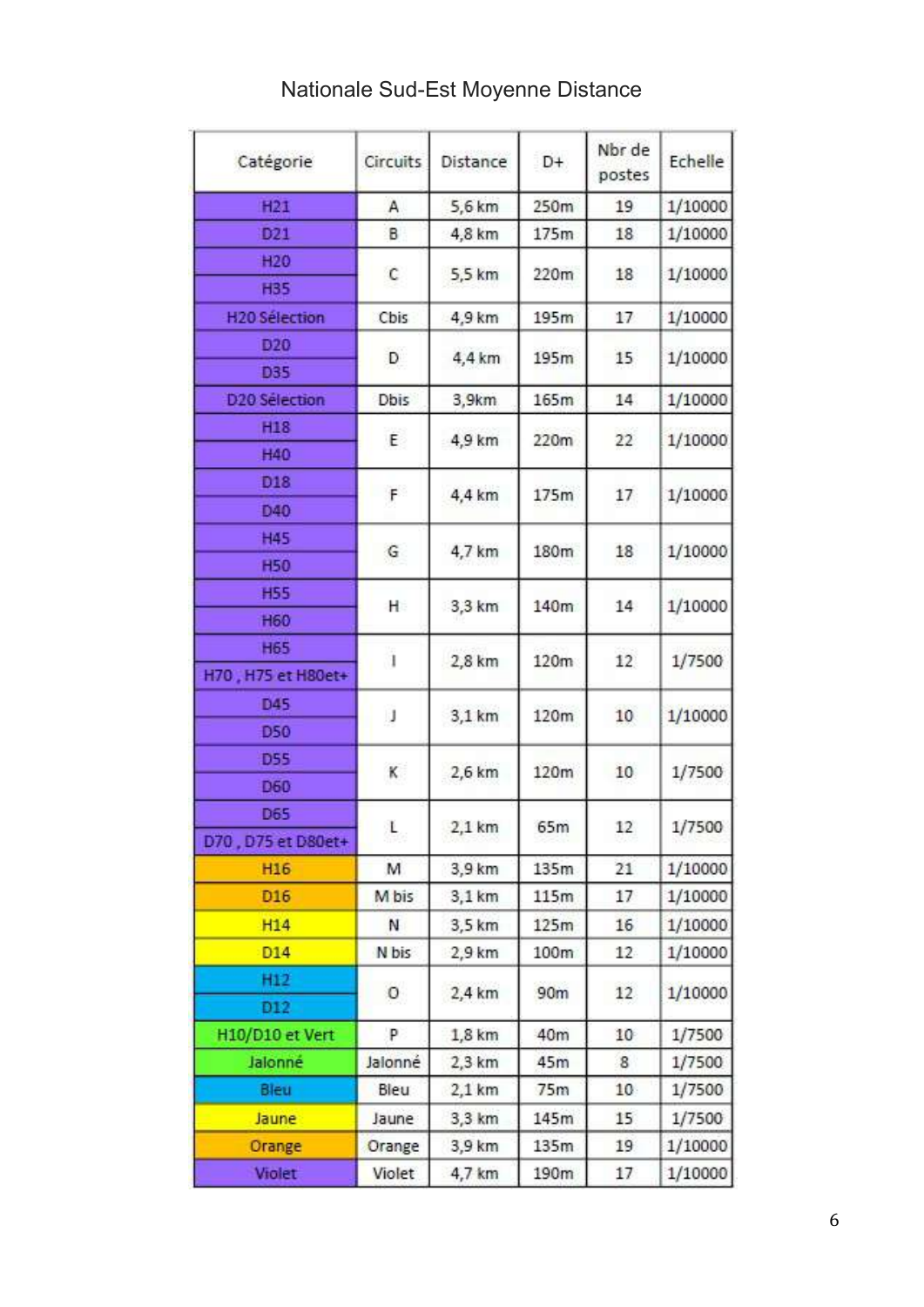### Nationale Sud-Est LD - La Croix de Bauzon -

Map : La Croix de Bauzon, Scale : 1/15000, 1/10000 and 1/7500, Equidistance : 5 m Cartographer : Adam Chromi, Surveys : September 2018 (Update Autumn 2021)

Tracer: Bruno Mercier, Circuits controller: Philippe Pogu Field information: High altitude forest in beech and fir. Alpine plateau with many steep slopes, good general penetrability.

Start lists on the event site: http://nse2022.cdco07.fr/index.php

Tickets definition: maximum length 15.6 cm

Access to the race site: https://goo.gl/maps/wP9fw95uT5MAkEoF8

#### Timetable:

Welcome: from 8.15 a.m., Starts: from 9.30 a.m., Closing of the circuits: 2 hours after the last start, Awards ceremony: at the end of the race.

#### Distances:

car park - welcome: 0 to 500m, welcome - start: 650m and 75m D+, finish - welcome: on site

#### Map of the arena:



**ZONE INTERDITE ZONE DE COURSE**